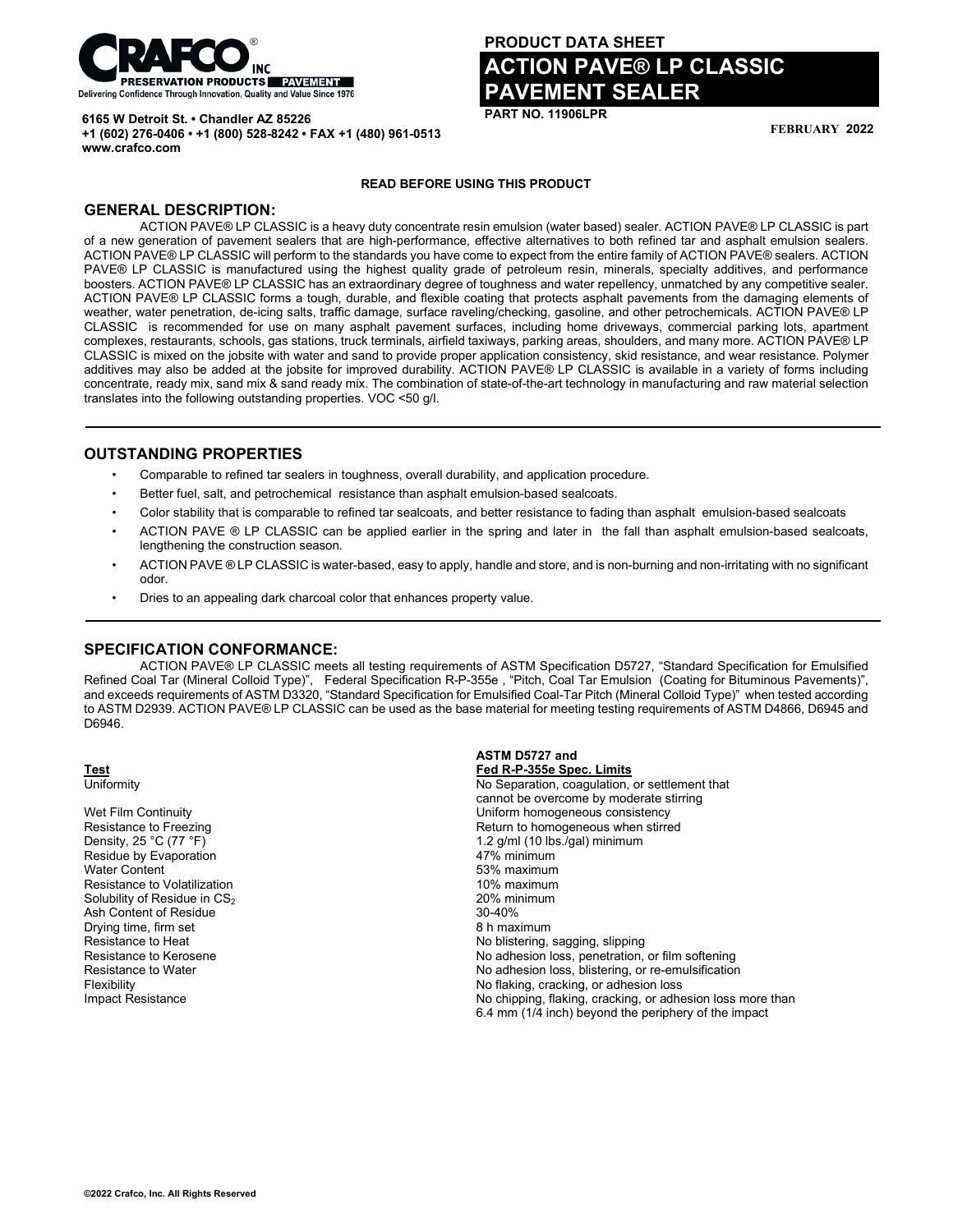

**6165 W Detroit St. • Chandler AZ 85226**

# **PRODUCT DATA SHEET ACTION PAVE® LP CLASSIC PAVEMENT SEALER**

**PART NO. 11906LPR**

**FEBRUARY 2022**

**+1 (602) 276-0406 • +1 (800) 528-8242 • FAX +1 (480) 961-0513 www.crafco.com**

#### **MIX DESIGN RECOMMENDATIONS**

ACTION PAVE ® LP CLASSIC is supplied in concentrated form that is field mixed with water and sand prior to installation. Polymer additives may also be used to improve durability. Recommended application consists of using 2 coats in low and moderate traffic areas and using 3 coats in heavy traffic areas. Recommended mixture ranges and application rates are as follows:

| <b>USE AREA</b>                                  | <b>COAT</b>     | <b>ACTION PAVE®</b><br><b>LP CLASSIC</b> | $WATER^{(1)}$ | SAND <sup>(2)</sup> | POLYMER <sup>(3)</sup> | <b>APPLICATION RATE</b> |
|--------------------------------------------------|-----------------|------------------------------------------|---------------|---------------------|------------------------|-------------------------|
|                                                  |                 | (Gallons)                                | (Gallons)     | (Pounds)            | (Gallons)              | (Gallons/ Square yard)  |
| LOW TRAFFIC- home driveways,                     | 1 <sup>st</sup> | 100                                      | $30-40$       | 200-300             | $0 - 3$                | $0.15 - 0.20$           |
| Parking lots, walkways, bike paths               | 2 <sub>nd</sub> | 100                                      | $25 - 40$     | $0 - 300$           | $0 - 3$                | $0.10 - 0.15$           |
| <b>MODERATE TRAFFIC-airfields,</b>               | 1 <sup>st</sup> | 100                                      | $30 - 50$     | 300-500             | $0 - 4$                | $0.15 - 0.20$           |
| Highway shoulders, gas stations                  | 2 <sub>nd</sub> | 100                                      | 30-50         | $0 - 500$           | $0 - 4$                | $0.10 - 0.15$           |
| <b>HEAVY TRAFFIC</b> - Airfield taxiways, malls, | 1 <sup>st</sup> | 100                                      | $30 - 60$     | 400-600             | $0 - 5$                | $0.15 - 0.20$           |
| Commercial parking lots, service plazas          | 2 <sub>nd</sub> | 100                                      | 30-60         | 400-600             | $0 - 5$                | $0.15 - 0.20$           |
|                                                  | 3 <sup>rd</sup> | 100                                      | $30 - 40$     | $0 - 500$           | $0 - 4$                | $0.10 - 0.15$           |
| <b>NOTES:</b>                                    |                 |                                          |               |                     |                        |                         |

1. Water shall be clean and potable<br>2. Sand shall be clean, angular quai 2. Sand shall be clean, angular quartz or slag sand meeting AFS 50-70 gradation, or equivalent

3. Polymer shall be Macro-Flex, Max-Dri, Advantage 4 or equivalent

## **IMPORTANT WEATHER LIMITATIONS FOR APPLICATION**

• Surface and air temperature should be a minimum of 50 °F (10 °C) and rising.

- Do not apply on rainy, foggy, or extremely humid days, or when rain is in the forecast within 24 hours.
- If the pavement temperature is over 100°F (38 °C) dampen the pavement with a fine mist of water to facilitate even spreading. Do not allow water to puddle on the surface

### **APPLICATION TOOLS**

Use conventional tools including brush, rubber squeegee or spray rig. Clean up using water. Do not discard washings in bodies of water or down sewer drains. Clean dried sealer on tools using wire brushing, scraping, and peeling.

## **INSTALLATION**:

Prior to use, user must read and follow Installation Instructions for ACTION PAVE® LP CLASSIC to verify product selection, pavement preparation procedures, mixing, application rates, usage precautions and safety procedures. General guidelines are as follows: Preparatory Work — The asphalt surface must be structurally sound, surface cured, and free from all loose or foreign matter prior to the application of ACTION PAVE® LP CLASSIC. ACTION PAVE® LP CLASSIC can be applied by spray, rubber-bladed squeegee, brush, or mechanical equipment specifically designed for this purpose. Due to the heavy bodied nature of the slurry-mixed ACTION PAVE® LP CLASSIC, application by means of specialized equipment is recommended. This equipment can be of two types, high volume positive displacement airless spray or mechanical squeegee. Both types must be capable of keeping material thoroughly mixed and homogenous throughout the application process. All equipment used must be capable of supplying a sufficient quantity of material for uniform application over the entire width of the application mechanism to provide a uniformly coated surface.

#### **CURING TIME**

Cure time will vary according to temperature and humidity at the time of application. Insufficiently cured films wear prematurely. Lower temperatures, high humidity and lack of direct sunlight will prolong the cure time. Higher temperatures, lower humidity and direct sunlight accelerate the cure process. If a second coat is to be applied, allow the first coat to dry sufficiently to withstand light vehicular and pedestrian traffic without damaging or scuffing the coating. After the application of the last coat, allow the coating to cure at least 20-24 hours under good drying conditions prior to opening to traffic.

#### **SPECIAL INSTRUCTIONS**

ACTION PAVE® LP CLASSIC must be applied on structurally sound pavement surfaces. Apply only on unsealed asphalt or surfaces previously sealed with either Asphalt Emulsion or Refined Tar based Sealers. Do not apply over surfaces sealed with gilsonite and other solventbased sealers. New asphalt pavements must be allowed to cure at least 90 days in hot weather. Perform a water break free test to confirm that the surface oils have dissipated. Spread water on the pavement, and if the water does not bead, pavement is ready for sealcoating. Not recommended for steeply inclined surfaces, as they may become slippery when wet.